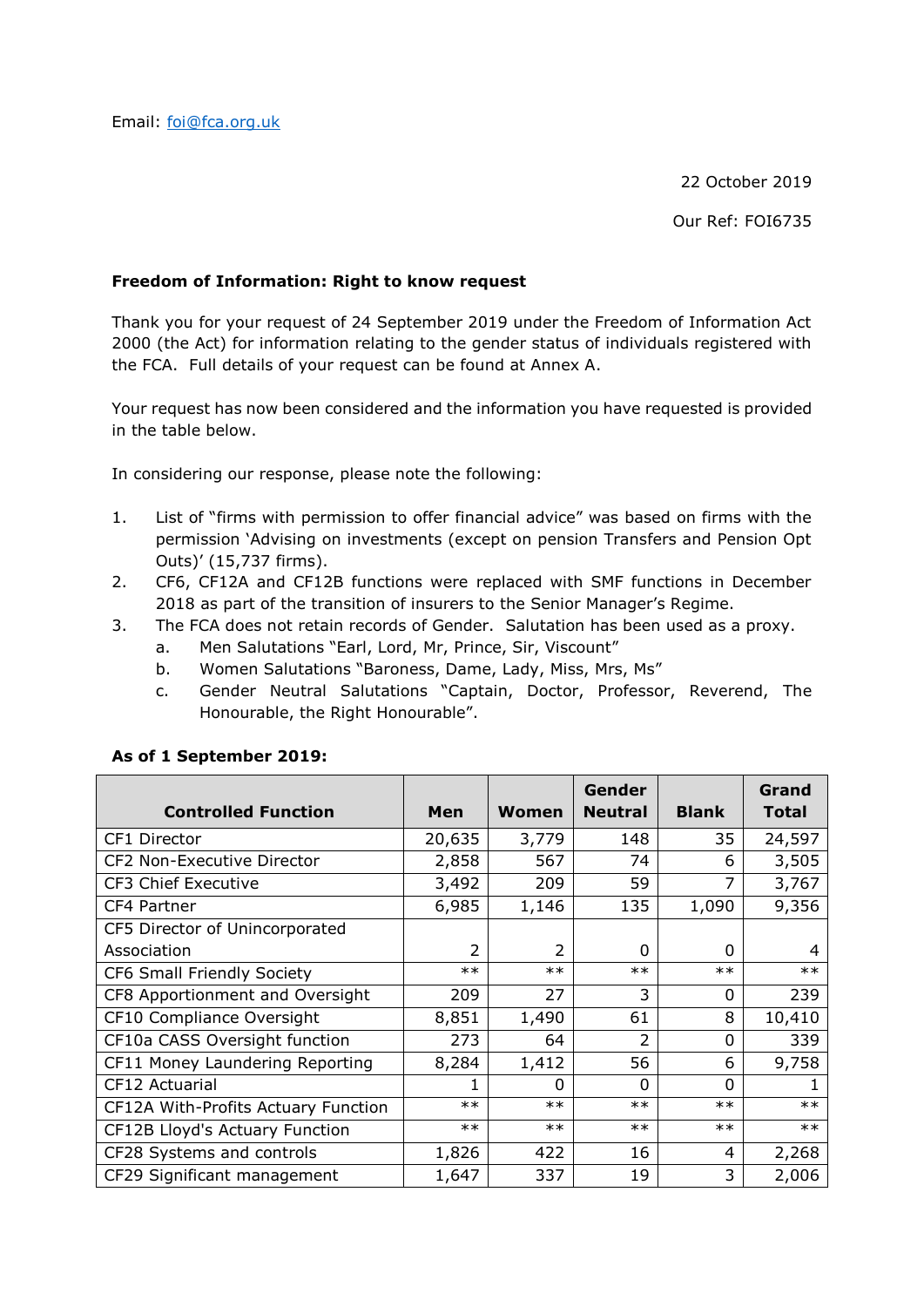| $55,063$ 9,455 573 1,159 66,250<br><b>Grand Total</b> |
|-------------------------------------------------------|
|-------------------------------------------------------|

If you are unhappy with the decision made in relation to your request, you have the right to request an internal review. If you wish to exercise this right you should contact us within 40 working days of the date of this response.

If you are not content with the outcome of the internal review, you also have a right of appeal to the Information Commissioner at Information Commissioner's Office, Wycliffe House, Water Lane, Wilmslow, Cheshire SK9 5AF. Telephone: 01625 545 700. Website: [www.ico.org.uk](http://www.ico.org.uk/)

Yours sincerely

Information Disclosure Team Financial Conduct Authority

## **Annex A**

#### *"1. As of 1 September 2019 how many registered individuals holding the below positions at FCA regulated firms that have permission to offer financial advice were women?*

*CF 1 Director function CF 2 Non-executive director function CF 3 Chief executive function CF 4 Partner function CF 5 Directors of an unincorporated association CF 6 Small friendly society function CF 8 Apportionment and oversight function (non-MiFID business only) CF 10 Compliance oversight function CF 10A CASS Oversight Operation function CF 11 Money laundering reporting function CF 12 Actuarial function CF 12A With-profits actuary function CF 12B Lloyd's Actuary function CF 28 System and controls function CF 29 Significant management function*

### *2. As of 1 September 2019, how many registered individuals holding the below positions at FCA regulated firms that have permission to offer financial advice were men?*

- *CF 1 Director function*
- *CF 2 Non-executive director function*
- *CF 3 Chief executive function*
- *CF 4 Partner function*
- *CF 5 Directors of an unincorporated association*
- *CF 6 Small friendly society function*
- *CF 8 Apportionment and oversight function (non-MiFID business only)*
- *CF 10 Compliance oversight function*
- *CF 10A CASS Oversight Operation function*
- *CF 11 Money laundering reporting function*